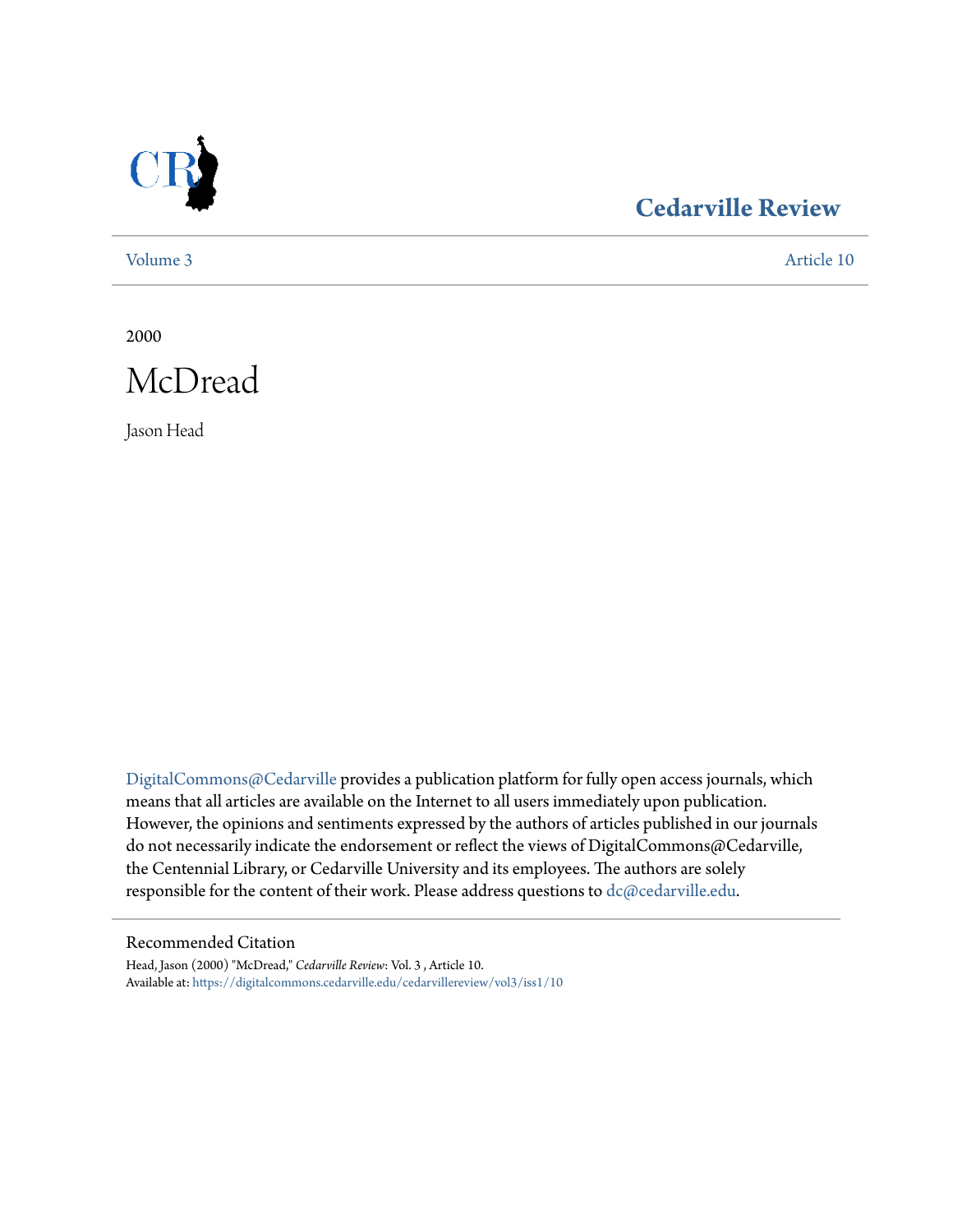## McDread

Browse the contents of [this issue](https://digitalcommons.cedarville.edu/cedarvillereview/vol3/iss1) of *Cedarville Review*.

#### **Keywords**

Poetry

### **Creative Commons License**  $\bigcirc$  000

This work is licensed under a [Creative Commons Attribution-Noncommercial-No Derivative Works 4.0](http://creativecommons.org/licenses/by-nc-nd/4.0/) [License.](http://creativecommons.org/licenses/by-nc-nd/4.0/)

Follow this and additional works at: [https://digitalcommons.cedarville.edu/cedarvillereview](https://digitalcommons.cedarville.edu/cedarvillereview?utm_source=digitalcommons.cedarville.edu%2Fcedarvillereview%2Fvol3%2Fiss1%2F10&utm_medium=PDF&utm_campaign=PDFCoverPages)



This poetry is available in Cedarville Review: [https://digitalcommons.cedarville.edu/cedarvillereview/vol3/iss1/10](https://digitalcommons.cedarville.edu/cedarvillereview/vol3/iss1/10?utm_source=digitalcommons.cedarville.edu%2Fcedarvillereview%2Fvol3%2Fiss1%2F10&utm_medium=PDF&utm_campaign=PDFCoverPages)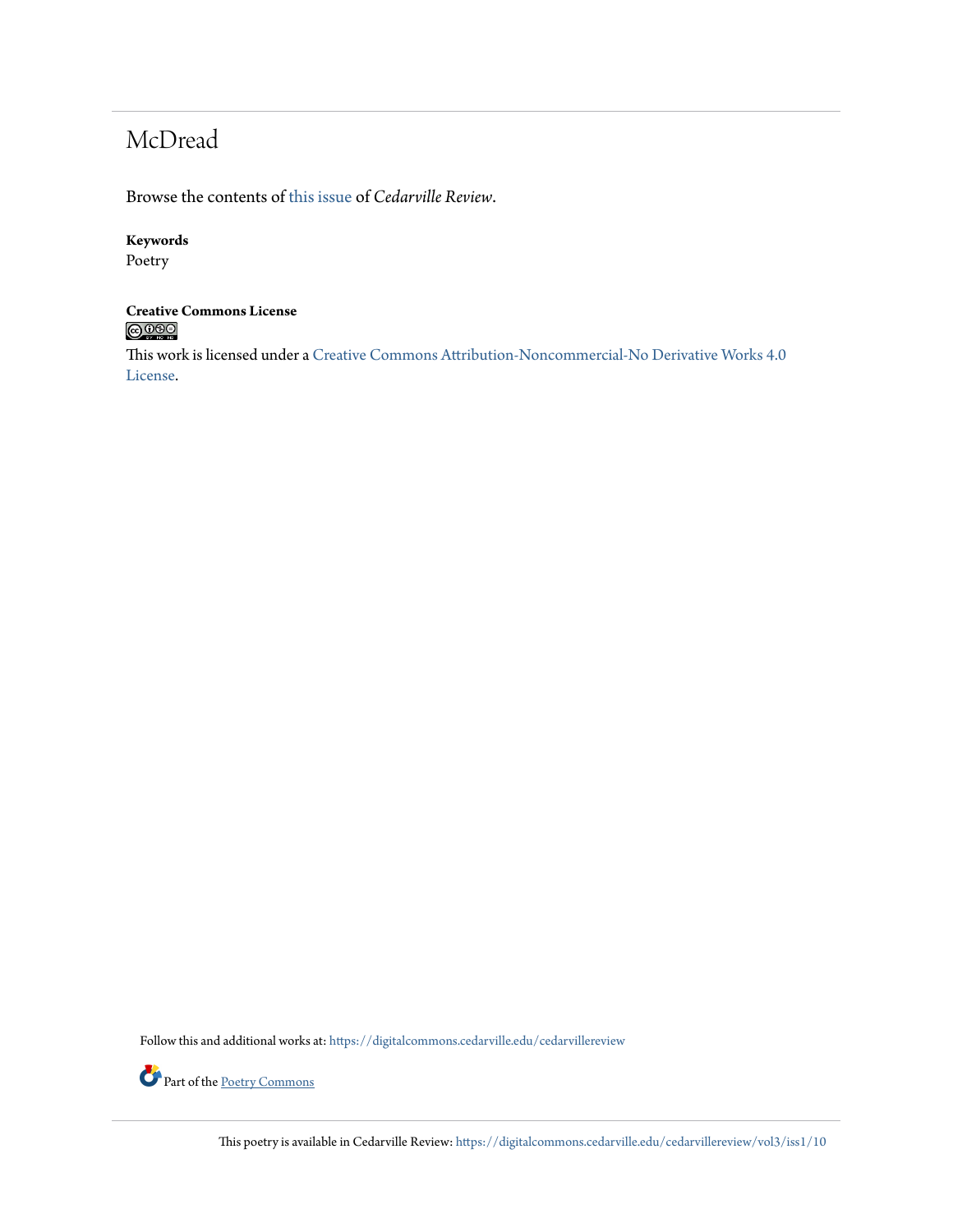# **McDread**

-

3€ Jason Head

A snowdrops soul onto a coal of fireflies will drop A rancid smell with us to dwell remembring time forgot.

Ajabber fool into the gruel of wocky states of mind. A vision there of Fred Astair and hillbillies of rhyme.

"Please let us go, for both we know, We cannot live us here." A sane smile grins, and lets us in To lemonade and cheer.

And eats us up, while we yet sup on citrus drinks with ice. We notice not, for we forgot To eat each others lice.

Ajabber fool into the gruel of wocky states of mind. A vision there of Fred Astair and hillbillies of rhyme.